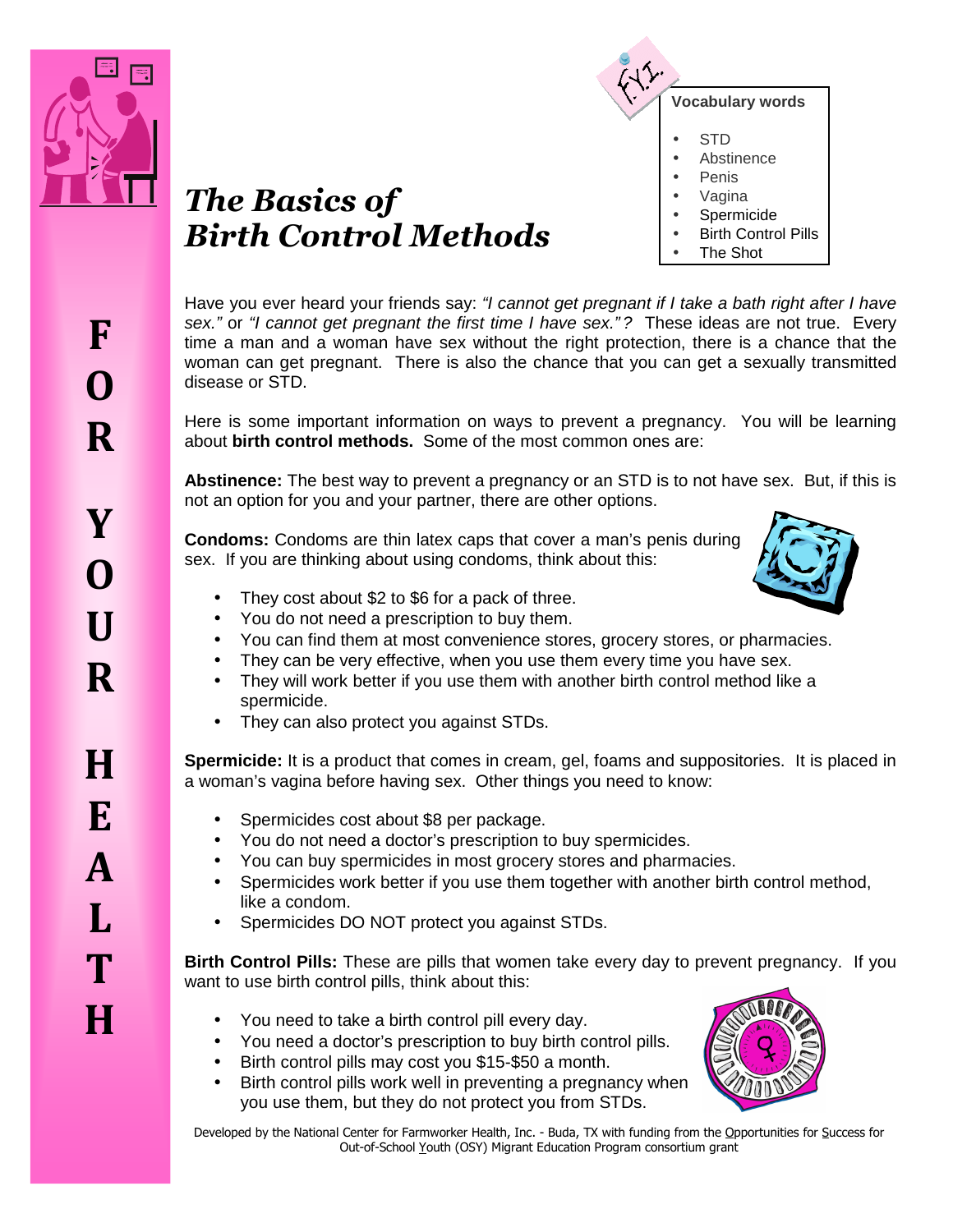**The Shot:** The shot is just as good as the pill. You DO NOT need to remember to take it every day. If you are thinking about getting the shot, you need to know:

- You will need to make an appointment at a clinic so that a nurse or doctor can give you the shot every three months.
- The shot can cost anywhere between \$35-\$75.
- The shot does not protect you against STDs.

Along with these methods, there are many others. Ask your doctor about them and how effective they are.

#### **Other tips for both women and men are:**

- When choosing a birth control method, ask yourself the following:
	- $\checkmark$  Will it protect me against STDs?
	- $\checkmark$  How easy or hard is it to use?
	- $\checkmark$  How effective is it?
	- $\checkmark$  Can I afford it?
- Use a condom every time you have sex.
- To get better protection, you can use two forms of birth control. For example, you could take the pill along with using a condom.
- Talk to your partner about using a condom every time you have sex.

#### Vocabulary & Definitions

| STD:                        | These letters stand for Sexually Transmitted Diseases. This refers to a number of<br>infectious diseases that you can get any time you have unprotected sex with a person<br>who already has an STD. Examples of some STDs are: chlamydia, gonorrhea, herpes,<br>and HIV/AIDS, etc. |
|-----------------------------|-------------------------------------------------------------------------------------------------------------------------------------------------------------------------------------------------------------------------------------------------------------------------------------|
| <b>Abstinence:</b>          | This means not having any kind of sex. Using this method can prevent pregnancy and<br>STDs.                                                                                                                                                                                         |
| Penis:                      | This is a man's sexual and reproductive organ. It is in the form of a tube and carries<br>urine and semen out of the body.                                                                                                                                                          |
| Vagina:                     | This is a woman's sexual and reproductive organ. The vagina is like a canal that<br>stretches to let the penis enter during sex.                                                                                                                                                    |
| Spermicide:                 | A spermicide is a chemical product. It either kills the sperm or stops sperm from moving<br>so that it cannot enter the vagina. Spermicides are placed in the vagina before having<br>sex.                                                                                          |
| <b>Birth Control Pills:</b> | These pills have hormones that prevent women from releasing an egg every month<br>(ovulation), so that pregnancy will not happen.                                                                                                                                                   |
| The Shot:                   | This is a shot women can get every three months to prevent pregnancy. Like the pill, it<br>contains hormones that prevent the body from releasing an egg every month.                                                                                                               |
|                             | Developed by the National Center for Earmworker Health Inc. - Ruda, TV with funding from the Opportunities for Success for                                                                                                                                                          |

If you want to know more contact your local Planned

about other birth control methods, Parenthood Clinic or any other Health Center. To find a center near you, go to:

**http://www.plannedparenthood .org/health-center/index.htm** 

For more information in Spanish, go to:

**http://www.plannedparenthood .org/esp/temas-de-salud/ anticoncepcion-24040.htm** 

alth, Inc. - Buda, TX with funding from the Opportunities for Success for Out-of-School Youth (OSY) Migrant Education Program consortium grant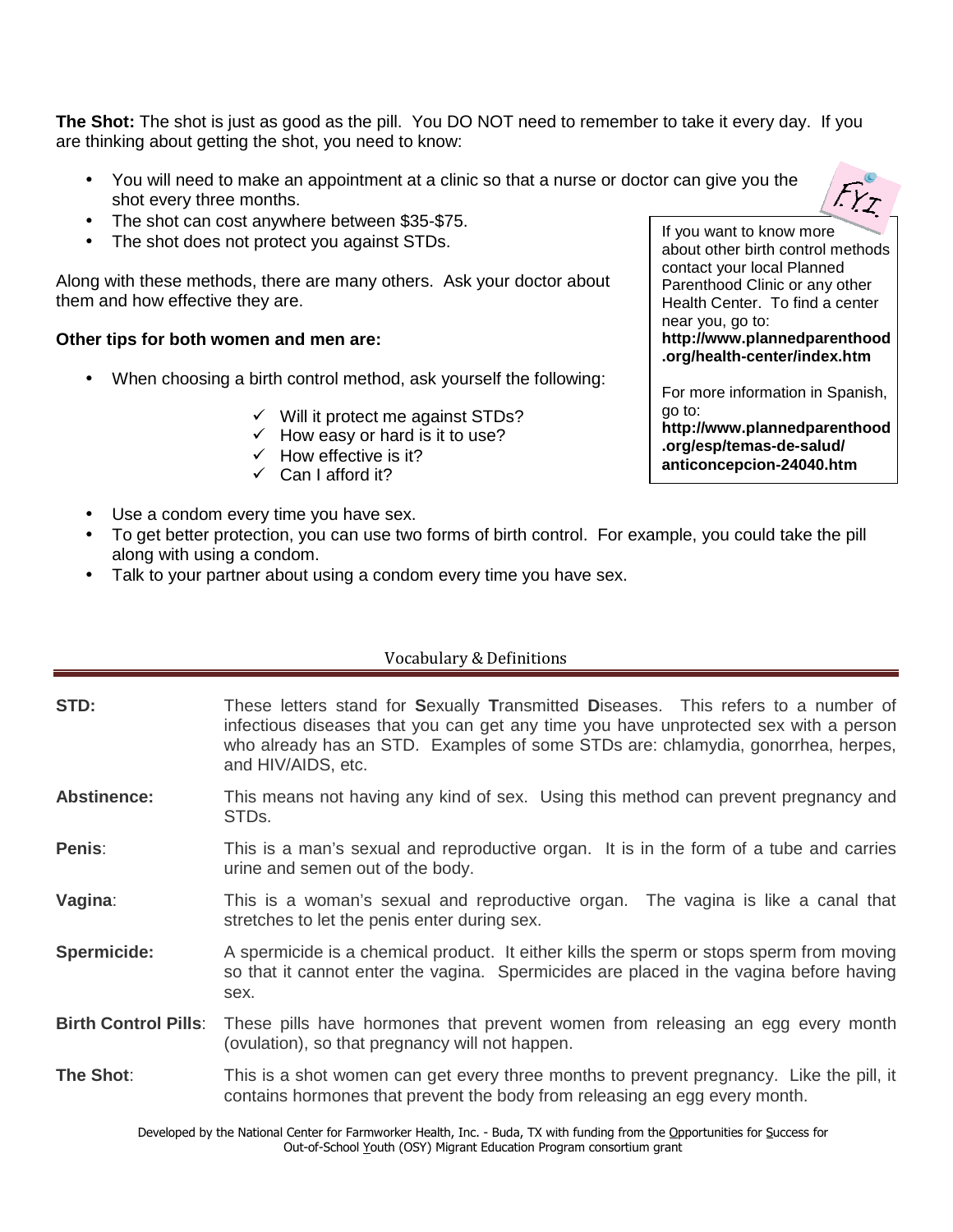

## **Let's Read!**

María is a teenager. She is very concerned about her relationship with her boyfriend, José. They have been dating for three months, and José wants to have sex with her. She refuses to do it because José does not want to use a condom. José tells María that he does not like condoms, because he cannot feel anything during sex with one on. He tells her that she has nothing to worry about; she can trust him. María is very confused and scared, and does not know what to do. She knows that in the past, José has had sex with other girls. She does not want anything bad to happen to her.

\_\_\_\_\_\_\_\_\_\_\_\_\_\_\_\_\_\_\_\_\_\_\_\_\_\_\_\_\_\_\_\_\_\_\_\_\_\_\_\_\_\_\_\_\_\_\_\_\_\_\_\_\_\_\_\_\_\_\_\_\_\_\_\_\_\_\_\_\_\_\_\_\_\_\_\_\_\_\_\_\_\_\_\_\_\_\_

\_\_\_\_\_\_\_\_\_\_\_\_\_\_\_\_\_\_\_\_\_\_\_\_\_\_\_\_\_\_\_\_\_\_\_\_\_\_\_\_\_\_\_\_\_\_\_\_\_\_\_\_\_\_\_\_\_\_\_\_\_\_\_\_\_\_\_\_\_\_\_\_\_\_\_\_\_\_\_\_\_\_\_\_\_\_\_

\_\_\_\_\_\_\_\_\_\_\_\_\_\_\_\_\_\_\_\_\_\_\_\_\_\_\_\_\_\_\_\_\_\_\_\_\_\_\_\_\_\_\_\_\_\_\_\_\_\_\_\_\_\_\_\_\_\_\_\_\_\_\_\_\_\_\_\_\_\_\_\_\_\_\_\_\_\_\_\_\_\_\_\_\_\_\_

\_\_\_\_\_\_\_\_\_\_\_\_\_\_\_\_\_\_\_\_\_\_\_\_\_\_\_\_\_\_\_\_\_\_\_\_\_\_\_\_\_\_\_\_\_\_\_\_\_\_\_\_\_\_\_\_\_\_\_\_\_\_\_\_\_\_\_\_\_\_\_\_\_\_\_\_\_\_\_\_\_\_\_\_\_\_\_

1. What can happen to María if she decides to have sex with José without protection?

2. What do you think María should do?

## **What do you think Pedro should do?**

### **Read the following story.**

Pedro is 15 years old and thinks he is ready to have sex. He would like to know what he should do to protect himself. You are a health educator at the Migrant Health Center. What can you tell Pedro to think about when choosing the right birth control method?

\_\_\_\_\_\_\_\_\_\_\_\_\_\_\_\_\_\_\_\_\_\_\_\_\_\_\_\_\_\_\_\_\_\_\_\_\_\_\_\_\_\_\_\_\_\_\_\_\_\_\_\_\_\_\_\_\_\_\_\_\_\_\_\_\_\_\_\_\_\_\_\_\_\_\_\_\_\_\_\_\_\_\_\_\_\_\_

\_\_\_\_\_\_\_\_\_\_\_\_\_\_\_\_\_\_\_\_\_\_\_\_\_\_\_\_\_\_\_\_\_\_\_\_\_\_\_\_\_\_\_\_\_\_\_\_\_\_\_\_\_\_\_\_\_\_\_\_\_\_\_\_\_\_\_\_\_\_\_\_\_\_\_\_\_\_\_\_\_\_\_\_\_\_\_

3. Write your ideas in the space below:

## **Now, listen up!**

Listen carefully to your teacher's instructions.

| <b>Questions</b> |                                                   | <b>Answers</b>                   |                                       |
|------------------|---------------------------------------------------|----------------------------------|---------------------------------------|
|                  | Yes $\circlearrowright$                           | No <sub>o</sub>                  |                                       |
| 2                | Birth Control Pills $\bigcirc$                    | $\complement$ Condoms $\bigcirc$ | $Sperm$ cides $\circlearrowright$     |
| 3                | Birth Control Pills○                              | $Sperm$ icides $\bigcirc$        | $\complement$ Condoms $\bigcirc$      |
|                  | $\text{Condoms} \bigcirc$                         | Birth Control Pills○ The Shot○   |                                       |
| 5                | By combining two birth control methods $\bigcirc$ |                                  | By not having sex $\circlearrowright$ |

Developed by the National Center for Farmworker Health, Inc. - Buda, TX with funding from the Opportunities for Success for Out-of-School Youth (OSY) Migrant Education Program consortium grant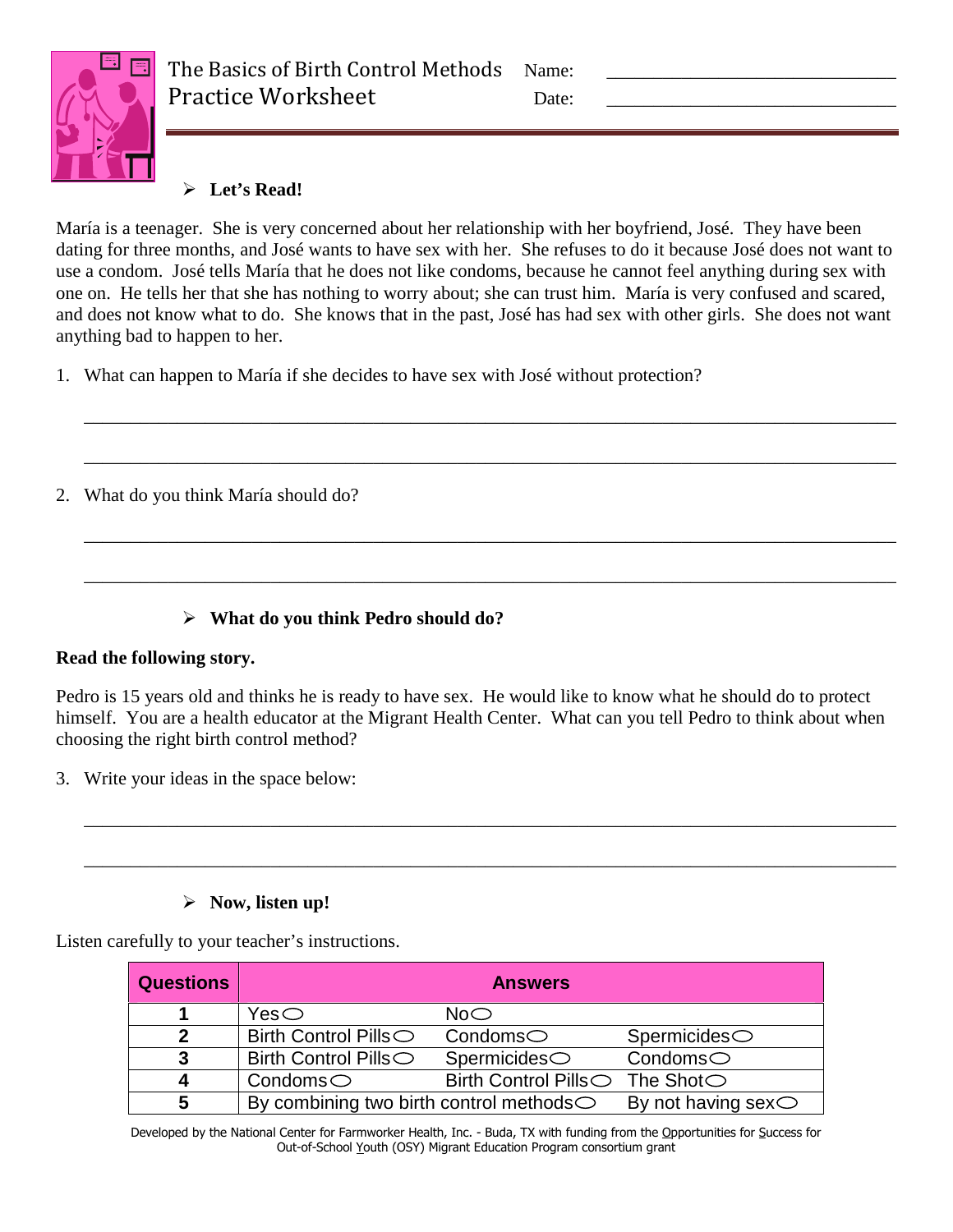### Lesson Plan

### The Basics of Birth Control Methods

| <b>Materials needed</b>                                    | <b>Handouts</b>                                                                                                                                             | <b>Estimated time</b> |
|------------------------------------------------------------|-------------------------------------------------------------------------------------------------------------------------------------------------------------|-----------------------|
| Dry erase board and<br>dry erase markers<br><b>Pencils</b> | "The Basics of Birth Control Methods" Lesson<br>$\bullet$<br>• "Listening Activity" Handout<br><b>Skills Practice Worksheet</b><br>Pre-post workshop survey | 1 Hour                |

**NOTE TO INSTRUCTOR:** To accommodate the literacy levels and educational experiences of the participants, oral and/or group activities may be substituted for reading, writing, skills practice, and survey activities.

| <b>Elements</b>      | <b>Activities</b>                                                                                                        | <b>Notes</b>                                                                                                                                                                                                                                                                                                                                                               |  |
|----------------------|--------------------------------------------------------------------------------------------------------------------------|----------------------------------------------------------------------------------------------------------------------------------------------------------------------------------------------------------------------------------------------------------------------------------------------------------------------------------------------------------------------------|--|
| Preparation          | Introduce the topic<br>$\bullet$<br>Time: 5 minutes                                                                      | 1. Have you heard about birth control methods?<br>What have you heard?                                                                                                                                                                                                                                                                                                     |  |
|                      |                                                                                                                          | 2. What are the things you think about when<br>choosing a birth control method?                                                                                                                                                                                                                                                                                            |  |
|                      | <b>Conduct the Pre-Test</b><br>Time: 5 minutes                                                                           | Distribute Pre-Test, and ask students to turn it<br>$\bullet$<br>in when it is complete.                                                                                                                                                                                                                                                                                   |  |
|                      | Introduce the new<br>$\bullet$<br>vocabulary<br>Time: 5 minutes                                                          | Write the vocabulary words on the board, and<br>$\bullet$<br>ask the students to read them aloud. Ask the<br>students if they know what they mean.<br>Provide students with the definitions. Use<br>"The Basics of Birth Control Methods" Lesson.                                                                                                                          |  |
| <b>Instructions</b>  | Read the lesson on "The<br>$\bullet$<br><b>Basics of Birth Control</b><br>Methods"<br>Time: 10 minutes                   | Instructor leads guided reading of topic.<br>$\bullet$<br>Students identify the vocabulary words by<br>$\bullet$<br>circling them in the lesson.<br>Activity 1: Students have 10 minutes to<br>$\bullet$                                                                                                                                                                   |  |
|                      | Identify the vocabulary<br>$\bullet$<br>words in the lesson<br>Time: 5 minutes<br>Distribute and review the<br>$\bullet$ | complete this activity.<br>Activity 2: Place students in groups of two.<br>$\bullet$<br>Ask students to read the given situation (5<br>minutes). After they have finished, provide<br>them with 5 more minutes to come up with<br>advice for Pedro. Advise students to consider<br>Pedro's financial and personal situation<br>before they choose the proper birth control |  |
|                      | skills practice worksheet<br>with the students, and ask<br>them to complete it<br>Time: 25 minutes                       | method. Randomly choose some students to<br>share their ideas.<br>Activity 3: Students have 5 minutes to<br>$\bullet$<br>answer this activity.                                                                                                                                                                                                                             |  |
| <b>Concept Check</b> | <b>Conduct Post Test</b><br>$\bullet$<br>Time: 5 minutes                                                                 | Students complete Post Test.<br>$\bullet$                                                                                                                                                                                                                                                                                                                                  |  |

Developed by the National Center for Farmworker Health, Inc. - Buda, TX with funding from the Opportunities for Success for Outof-School Youth (OSY) Migrant Education Program consortium grant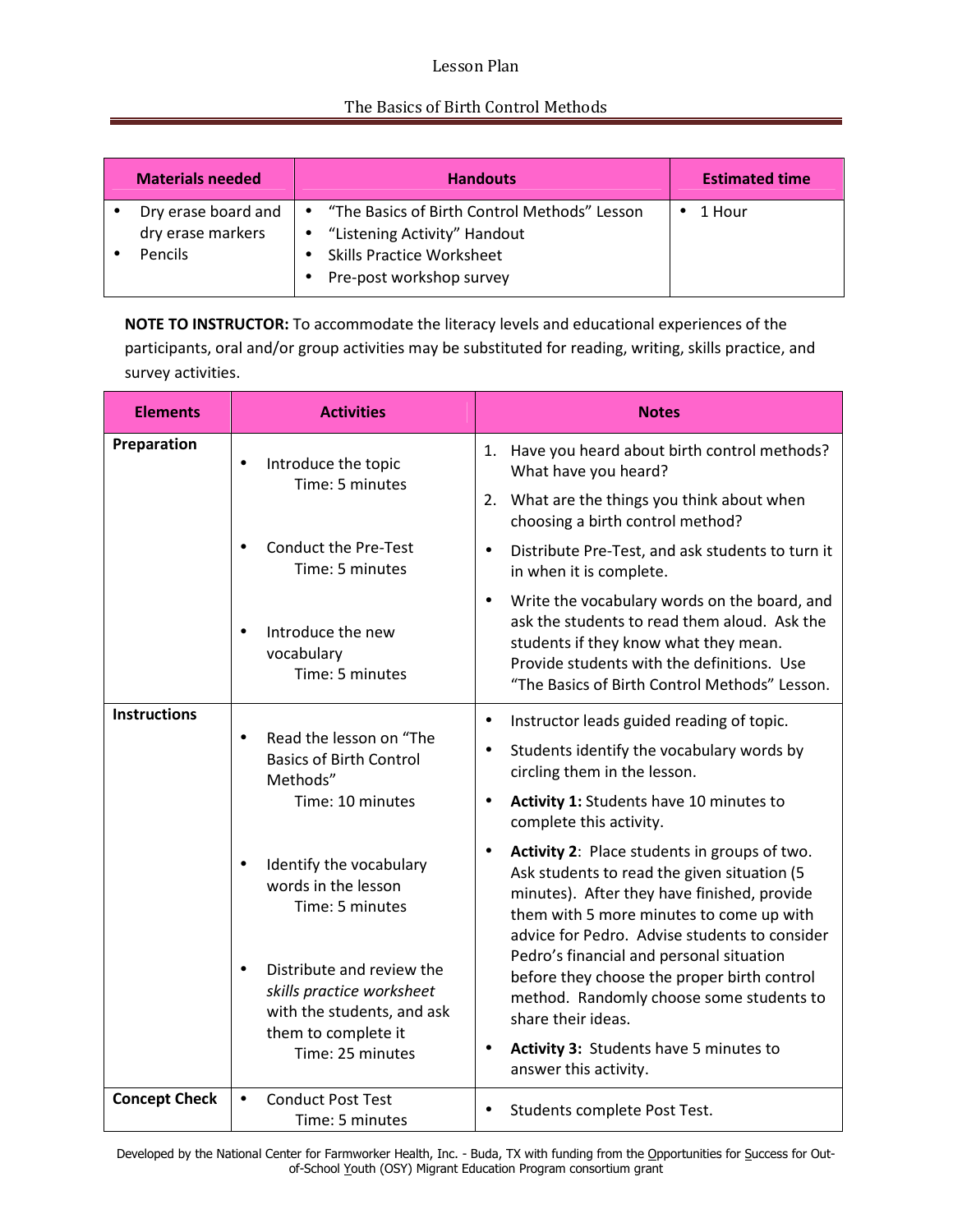|                                 | <b>Listening Activity</b><br>Now, listen up!                                                                                                                                                                          |  |
|---------------------------------|-----------------------------------------------------------------------------------------------------------------------------------------------------------------------------------------------------------------------|--|
| <b>Purpose:</b><br><b>Time:</b> | To practice listening comprehension<br>5 minutes                                                                                                                                                                      |  |
|                                 | 1. Tell your students that in this activity they will practice their listening<br>comprehension skills.                                                                                                               |  |
|                                 | 2. Let them know that you are going to ask them five questions twice. They<br>can use the Health Lesson to get the correct answer if they need it.                                                                    |  |
|                                 | 3. Let them know that after you finish reading the question for the second<br>time, you will give them time to respond.                                                                                               |  |
|                                 | 4. Let them know that some questions may have more than one correct<br>answer.                                                                                                                                        |  |
|                                 | 5. At the end, check the students' answers to make sure they are correct. If<br>some students do not have the right answer, invite other students to<br>participate in the discussion until the information is clear. |  |

# Now, listen up!

- 1. Can a woman prevent a pregnancy if she takes a bath after having sex?
- 2. What is the birth control method that can protect you from most STDs?
- 3. What birth control methods can you buy without a prescription?
- 4. Which birth control method is most affordable?
- 5. What can you do to better protect yourself against pregnancy and STDs?

| <b>Questions</b> | <b>Answers</b>                                      |                                  |                             |
|------------------|-----------------------------------------------------|----------------------------------|-----------------------------|
|                  | Yes $\subset$                                       | No <sup>•</sup>                  |                             |
| 2                | Birth Control Pills $\bigcirc$                      | Condoms <sup>•</sup>             | $Spermoides \bigcirc$       |
| 3                | <b>Birth Control Pills</b> ○                        | Spermicides●                     | Condoms <sup>•</sup>        |
|                  | Condoms <sup>•</sup>                                | Birth Control Pills ◯ The Shot ◯ |                             |
| 5                | By combining two birth control methods <sup>•</sup> |                                  | By not having sex $\bullet$ |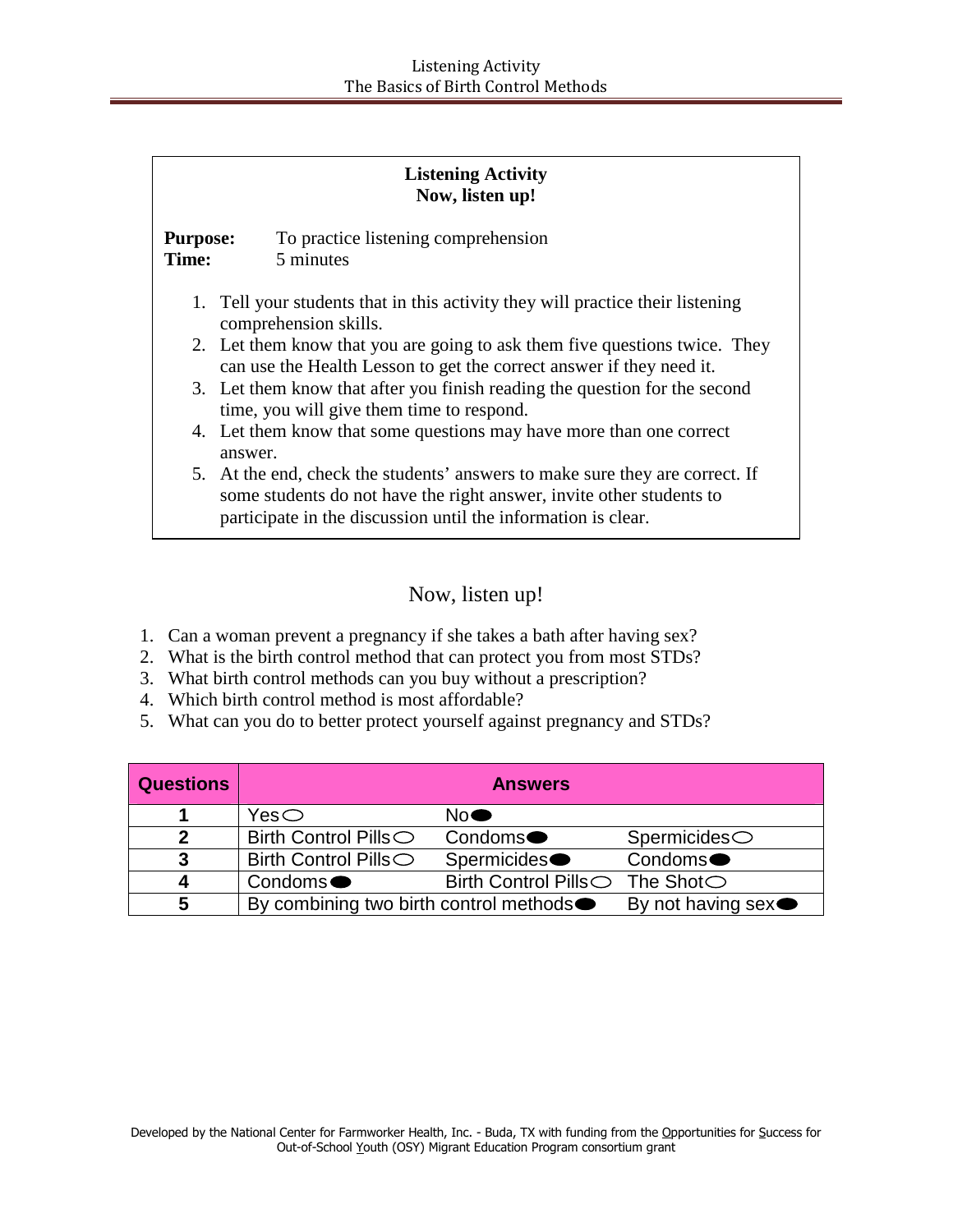

The Basics of Birth Control Methods

Pre-Assessment

| Date: |  |
|-------|--|
| Name: |  |

|                                                                                                                      | Circle the correct answer.                                                   |
|----------------------------------------------------------------------------------------------------------------------|------------------------------------------------------------------------------|
| 1. Can a woman get pregnant even if it is the first<br>time she has had sex?                                         | Yes<br>N <sub>0</sub>                                                        |
| 2. There are several ways not to get pregnant.<br>Which of the following will stop a woman from<br>getting pregnant? | a. condoms<br>b. abstinence<br>c. birth control pills<br>d. all of the above |
| 3. Where can you buy condoms and spermicide?                                                                         | at the<br>grocery<br>post office<br>stores                                   |
| 4. <i>Abstinence</i> is the best way to prevent pregnancy<br>and STD <sub>s</sub> .                                  | True<br>False                                                                |
| 5. Can using a condom every time you have sex<br>protect you from STDs?                                              | Yes<br>N <sub>0</sub>                                                        |
|                                                                                                                      | <b>Total Correct:</b>                                                        |